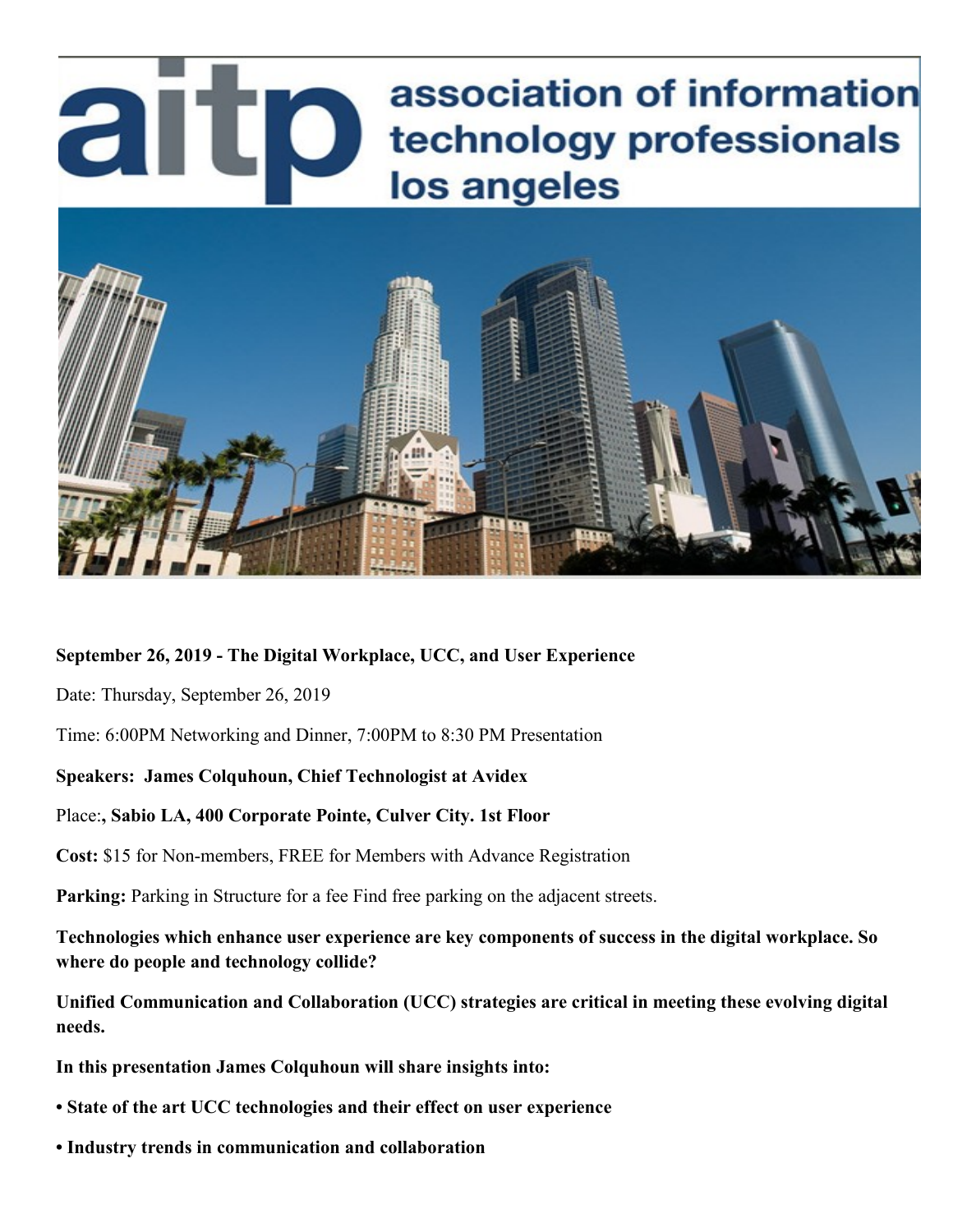**• The role of AI in UC and Collaboration** 

**• How content services strategy needs to have cultural fit to support wider digital transformation initiatives** 

**• Architecting solutions using next-gen technologies in unique ways to meet users' needs.**

**This will be an interactive session – so be prepared with a use case for serious dialogue!**

**UCC offers the competitive advantage of having a single system to manage multiple tools, such as phone, video conferencing, instant messaging, voicemail, email, chat, customer service, and more.**

**The result is higher productivity, better team collaboration. reduced travel costs, and secure communications.**

**This promises to be a stimulating evening with many practical takeaways. Arrive early for great networking.**

**Space is Limited, Advance Registration is required. We'll provide the appetizers and drinks.**

**About our Speaker:**

# **James Colquhoun CTS-D, CTS-I, ISF-C, DMC-E -- Chief Technologist at Avidex**

Jim Colquhoun is the technologist for Avidex. His corporate responsibilities include technical side of vendor relationships, developing new Avidex product offerings and assisting in the development of internal programs. In addition, Jim is actively involved in direct support of large and complex design projects for key clients.

Jim Colquhoun has been in the AV industry for over 40 years. Jim has an exceptional record of management and operational oversight experience, as well as expertise in the design and integration of communications, AV, and broadcast systems. Prior to joining Avidex, he was VP of Technical Services for Audio Visual Innovations (AVI) in Tampa, FL., Managing Director for ten MCSi offices, Director of Technical Services for Intellisys Group, and a Senior Manager with Pro Media.

Avidex is the 9th largest integrator of audiovisual solutions in the country, while TeleHealth Services, an affiliate, is the leading provider of interactive patient education and engagement solutions nationwide. More information is available at www.avidex.com

About Our Sponsors

**Visibility One - Making it Simple**



VisibilityOne Cuts Down Videoconferencing Troubleshooting.

The industry's first UCC monitoring application that goes beyond SNMP. VisibilityOne provides a new layer of information simply not available with standard monitoring tools. Patented business intelligence offers a single,